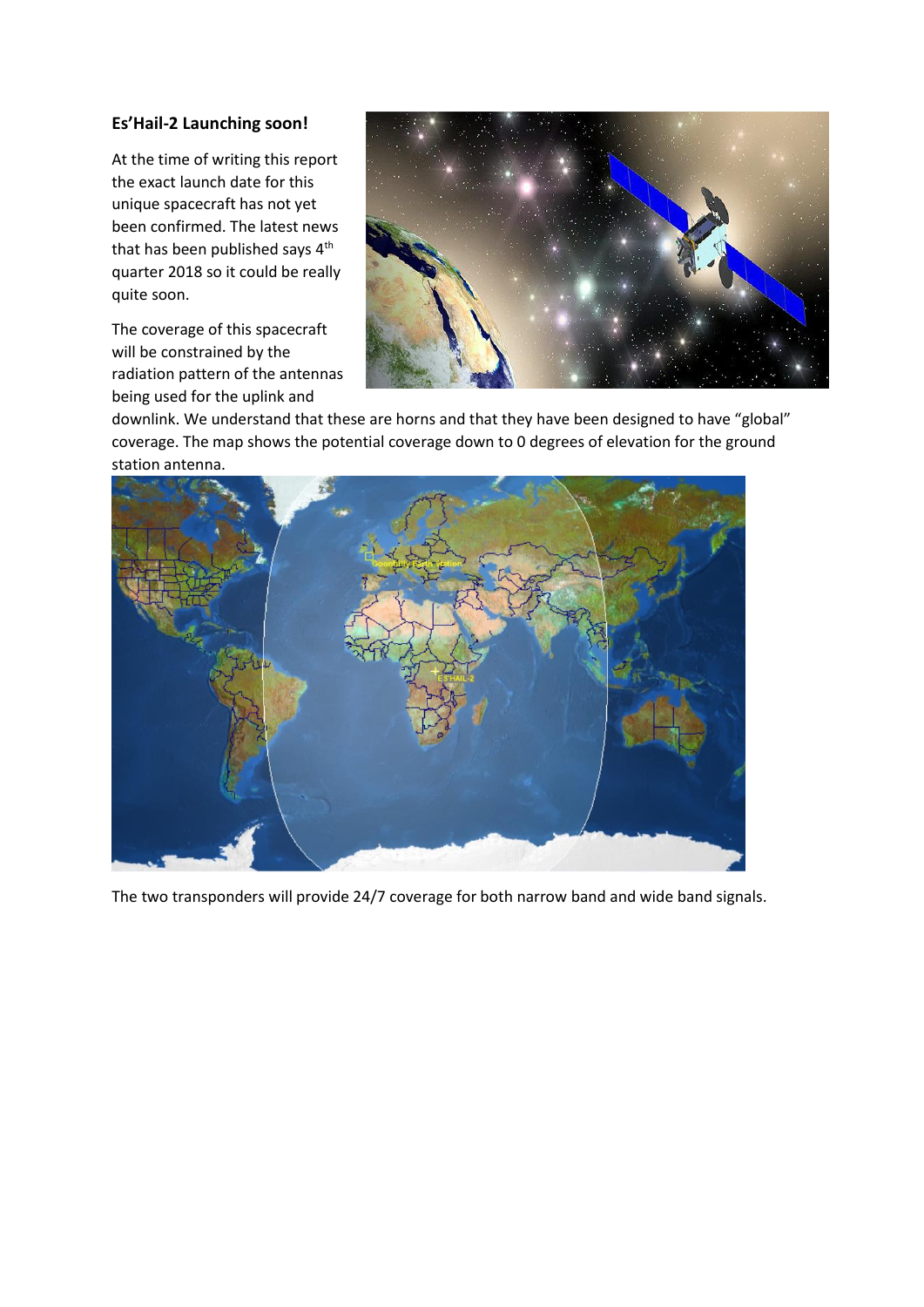This chart shows the two transponders, their passbands and uplink and downlink polarisations. Note that, unlike the linear transponders on most other amateur satellites, these transponders are not inverting.



### **Es'hail-2 Narrowband Transponder – Provisional Operating Guidelines**

The narrowband transponder is intended for conventional analogue and narrowband digital signals.

No transmissions should be made beyond the nominal edges of the transponder passbands. In particular, no operation should take place below the lower beacon which will be on 10489.55 MHz nor above the upper beacon on 10489.80 MHz. These will both transmit data at 400bps BSPK in a similar format to that used on the AO/10/13/40 P3 missions.

No uplinks should result in downlink signals that are stronger than these beacons. In the event that such signals are detected, they will be marked by a "LEILA" siren. When they have been marked by "LEILA", operators should immediately reduce their uplink power (ERP). More information about this LEILA-2 system can be found here<https://www.amsat.org/pipermail/amsat-bb/2016-June/059217.html>

No FM transmissions should be made to Es'hail-2 as these would use excessive power and bandwidth.

It will be possible to "see" the transponder passband by the use of a webSDR system that is being established at the Goonhilly Earth Station in Cornwall UK. This is provided by the BATC and AMSAT-UK. We are most grateful to Goonhilly Earth Station Ltd for their support. The url for this facility will be announced before operations commence.

#### **Es'hail-2 Wideband Transponder – Provisional Operating Guidelines and bandplan**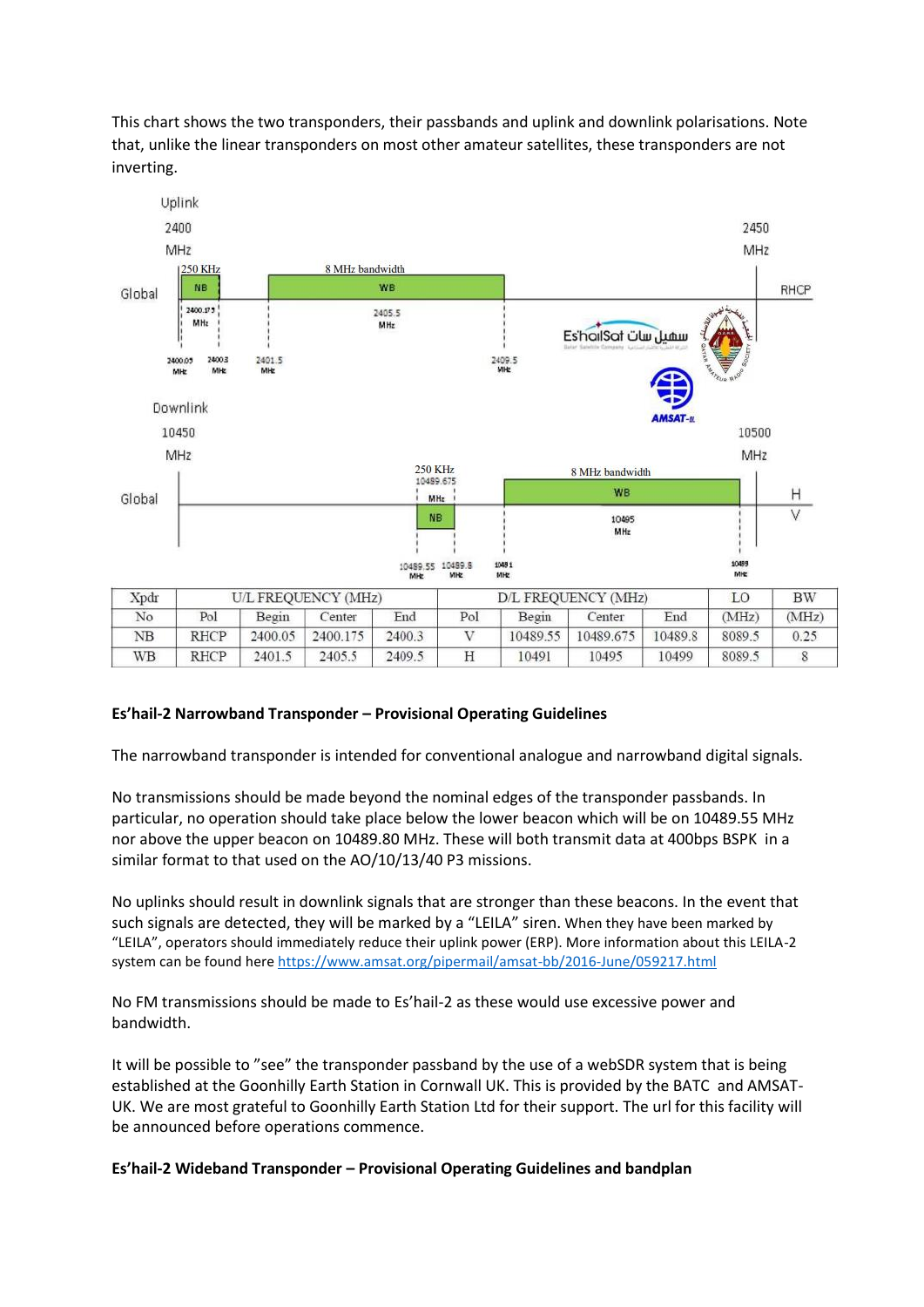These operating guidelines and proposed bandplan are designed to enable the most efficient use of the 8MHz wide transponder for all users. It is expected that these initial guidelines will be further developed after commissioning.

### **Coordination**

Due to the very large number of variations of transmission parameters, it is essential that all users notify their transmission parameters on the co-ordination chat room page that has been established by AMSAT-UK and the BATC. This facility, and the spectrum monitor system, is also being established at the Goonhilly Earth Station in Cornwall UK. The url for this facility will be announced before operations commence



### **Transponder Usage**

As a general principle, the transponder should be only be used for short-duration tests and contacts. The only long-duration (more than 10 minute) transmissions should be:

- The TV beacon channel uplinked from Qatar or Bochum.
- Video of the live proceedings of AMSAT and Amateur TV Lectures and Conferences of wide interest. Examples might include:
	- o National AMSAT Conferences
	- o National Amateur TV Conventions

The following content is unacceptable:

- Images or video that is likely to cause offense to any operator or viewer
- Recordings of events, or broadcast of events not explicitly concerned with Amateur Satellites or Amateur TV
- Transmission of any copyright material (such as movies or TV channels)

The relaying of terrestrial Amateur TV Repeaters is discouraged unless the content is of exceptional amateur radio interest.

### **Transmission Power**

All uplink transmissions should use the minimum power possible. No transmissions should have a downlink signal with a higher power density than the Beacon – the web-based spectrum monitor will enable users to set their uplink power to achieve this.

### **Transmission Modes**